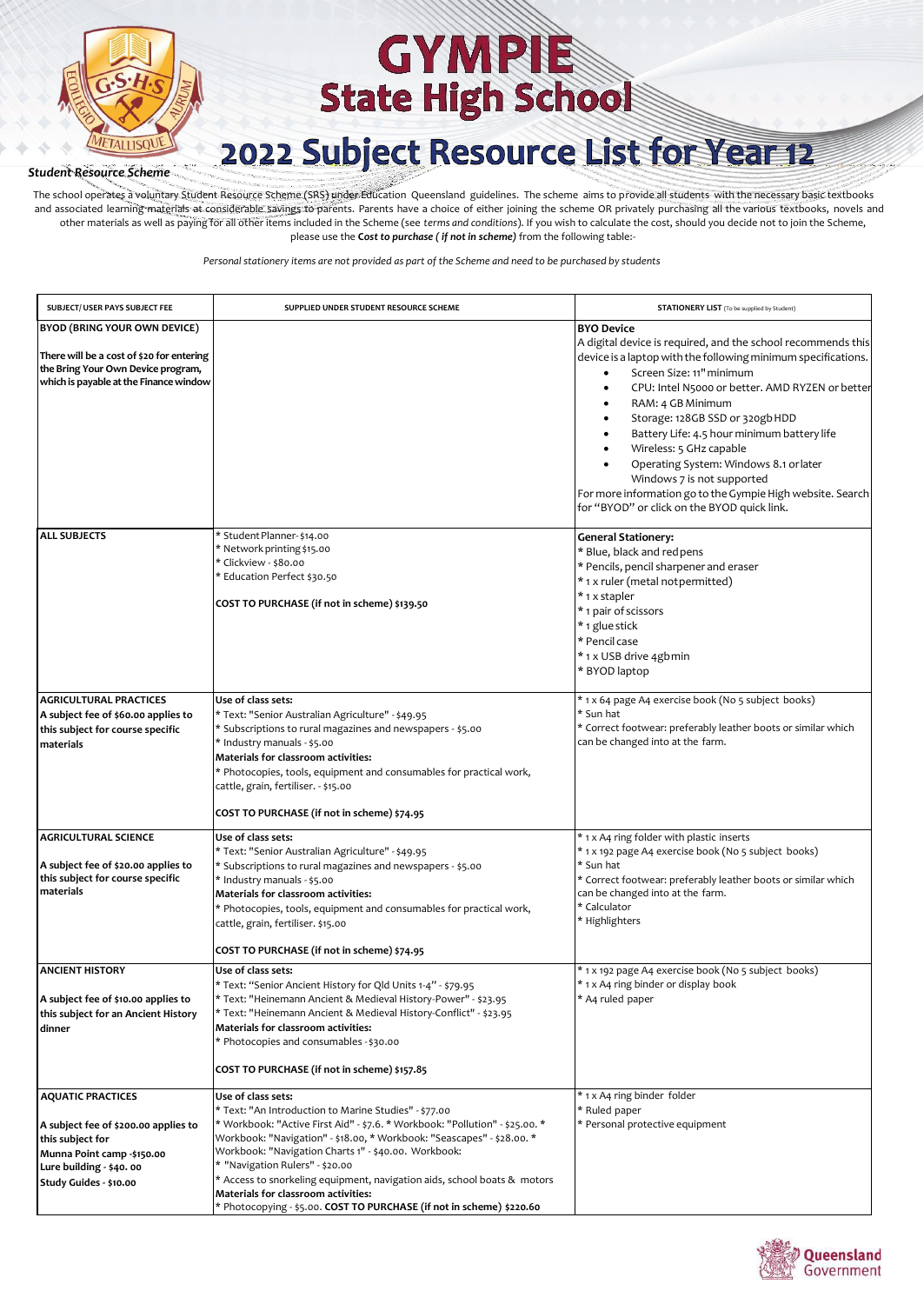

## 2022 Subject Resource List for Year 12

*Student Resource Scheme*

The school operates a voluntary Student Resource Scheme (SRS) under Education Queensland guidelines. The scheme aims to provide all students with the necessary basic textbooks and associated learning materials at considerable savings to parents. Parents have a choice of either joining the scheme OR privately purchasing all the various textbooks, novels and other materials as well as paying for all other items included in the Scheme (see *terms and conditions*). If you wish to calculate the cost, should you decide not to join the Scheme, please use the **C***ost to purchase ( if not in scheme)* from the following table:-

| <b>ASDAN</b>                             | Use of class sets:<br>Text:                                                       | For each course or award:<br>* A4 ruled paper                 |
|------------------------------------------|-----------------------------------------------------------------------------------|---------------------------------------------------------------|
|                                          | "ASDAN booklets- \$20                                                             | * A4 lever file folder                                        |
| A subject fee of \$20.00 applies to this | * Calculators \$10                                                                | * 200 Plastic sleeves                                         |
| subject for consumables required for     |                                                                                   | * Glue stick                                                  |
| specialist purposes                      | Materials for classroom activities:                                               |                                                               |
|                                          | * Photocopies & consumables - \$50.00                                             |                                                               |
|                                          | * scissors, glue rollers, cardboard, tools, papers, card, brushes, paint, drawing |                                                               |
|                                          | media, digital camera, photocopies - \$85.00                                      |                                                               |
|                                          |                                                                                   |                                                               |
|                                          |                                                                                   |                                                               |
|                                          | COST TO PURCHASE (if not in scheme) \$165.00                                      |                                                               |
|                                          |                                                                                   |                                                               |
|                                          |                                                                                   |                                                               |
| <b>BIOLOGY</b>                           | Use of class sets:                                                                | * 1 x A4 Display folder                                       |
|                                          | * Text: "Biology in Context: The Spectrum of Life" - \$105.00                     | * Ruled paper or 1 x 192 page A4 exercise book (No 5 subject  |
| A subject fee of \$20.00 applies to      | * Text: "Biology 1 & 2" - \$153.00                                                | books)                                                        |
|                                          |                                                                                   |                                                               |
| this subject for Extended                | * Bio zone Student Workbooks - \$55.00                                            | * 1 x 64 page A5 lined notebook                               |
| <b>Experimental Investigation</b>        | * Digital resources (BrainPop, Click view, Twigworld) - \$20.00                   | * Calculator                                                  |
| Program materials                        | Materials for classroom activities:                                               | * Highlighter                                                 |
|                                          |                                                                                   |                                                               |
|                                          | * Laboratory materials and consumables (eg microbiology samples ie                |                                                               |
|                                          | bacteria, cultures, chemicals etc) - \$15.00                                      |                                                               |
|                                          | * Photocopying - \$5.00                                                           |                                                               |
|                                          |                                                                                   |                                                               |
|                                          |                                                                                   |                                                               |
|                                          | COST TO PURCHASE (if not in scheme) \$353.00                                      |                                                               |
|                                          |                                                                                   |                                                               |
| <b>CERTIFICATE II IN BUSINESS</b>        | Use of:                                                                           | * 1 X A4 note book                                            |
|                                          | * Software: TypeQuick for Students, TypeQuick Skill Evaluator" - \$80             | * positive printing balance                                   |
|                                          | Materials for classroom activities:                                               | * 6 x foolscap manilla folders (reuse Year 11 folders)        |
|                                          | * Photocopies & consumables, worksheets and materials (including binding and      |                                                               |
|                                          |                                                                                   | * 1 foolscap suspension file & tab (reuse Year 11 file & tab) |
|                                          | lamination materials) - \$5.00                                                    | * BYOD laptop                                                 |
|                                          | * Office equipment (desktop computer, multifunction device, telephone,            |                                                               |
|                                          | electric stapler, thermal binder, laminating machines, facsimile, guillotine)-    |                                                               |
|                                          | \$100.00                                                                          |                                                               |
|                                          |                                                                                   |                                                               |
|                                          |                                                                                   |                                                               |
|                                          | COST TO PURCHASE (if not in scheme) \$185                                         |                                                               |
|                                          |                                                                                   |                                                               |
|                                          |                                                                                   |                                                               |
|                                          |                                                                                   |                                                               |
| <b>CERTIFICATE II IN ENGINEERING</b>     | Use of class sets:                                                                | * 1 x 2H pencil                                               |
| <b>PATHWAYS</b>                          | * Text: "Engineering" - \$39.95                                                   | * Correct footwear                                            |
|                                          | * Text: "Fitting & Machining" - \$75.00 (out of print)                            | * Protective clothing                                         |
| A subject fee of \$140.00 applies to     |                                                                                   |                                                               |
|                                          | * School produced booklets - \$30.00                                              |                                                               |
| this subject for materials used in       | * Safety glasses & hearing protection - \$14.00                                   |                                                               |
| projects and module booklets             | * On Guard Safety Course - \$25.00                                                |                                                               |
|                                          | Materials for classroom activities:                                               |                                                               |
|                                          |                                                                                   |                                                               |
|                                          | * Materials for projects as described in subject selection handbook               |                                                               |
|                                          | (wood, plastic, steel, graphics sheets)- \$70.00                                  |                                                               |
|                                          |                                                                                   |                                                               |
|                                          | COST TO PURCHASE (if not in scheme) \$253.95                                      |                                                               |
|                                          |                                                                                   |                                                               |
|                                          |                                                                                   |                                                               |
| <b>CERTIFICATE II IN FURNITURE</b>       | Use of class sets:                                                                | * 1 x 2H pencil                                               |
| <b>MAKING PATHWAYS</b>                   | * Text: "Furnishing Workbook" - \$39.95                                           | * Correct footwear                                            |
|                                          | * School produced booklets - \$30.00                                              | * Protective clothing                                         |
|                                          |                                                                                   |                                                               |
| A subject fee of \$140.00 applies to     | * Safety glasses & hearing protection - \$14.00                                   |                                                               |
| this subject for materials used in       | * On Guard Safety Course - \$25.00                                                |                                                               |
| projects and module booklets             | Materials for classroom activities:                                               |                                                               |
|                                          | * Materials for projects as described in subject selection handbook               |                                                               |
|                                          |                                                                                   |                                                               |
|                                          | (wood, plastic, steel, graphics sheets)- \$70.00                                  |                                                               |
|                                          |                                                                                   |                                                               |
|                                          | COST TO PURCHASE (if not in scheme) \$178.95                                      |                                                               |
|                                          |                                                                                   |                                                               |
|                                          |                                                                                   |                                                               |

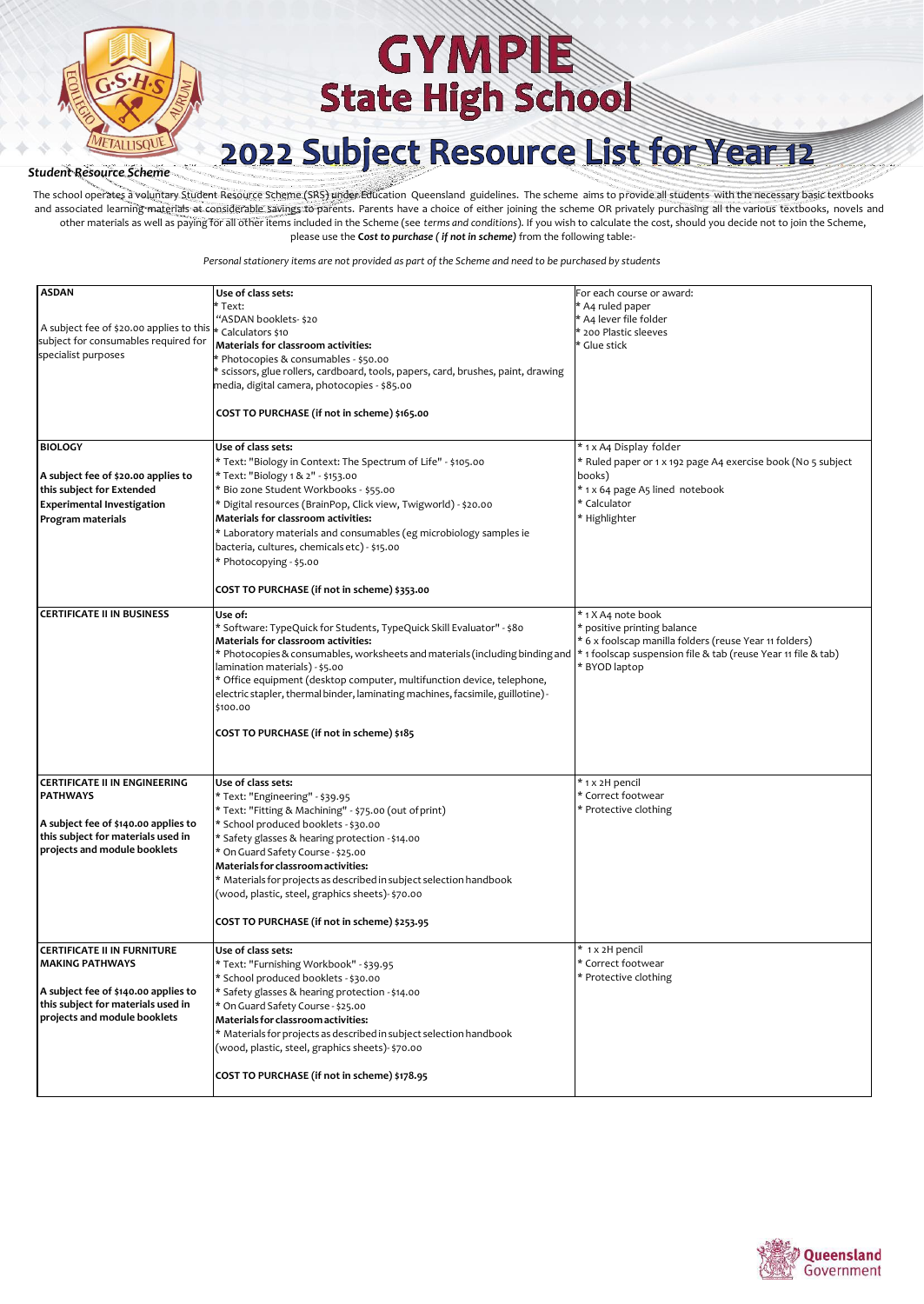

## 2022 Subject Resource List for Year 12

#### *Student Resource Scheme*

The school operates a voluntary Student Resource Scheme (SRS) under Education Queensland guidelines. The scheme aims to provide all students with the necessary basic textbooks and associated learning materials at considerable savings to parents. Parents have a choice of either joining the scheme OR privately purchasing all the various textbooks, novels and other materials as well as paying for all other items included in the Scheme (see *terms and conditions*). If you wish to calculate the cost, should you decide not to join the Scheme, please use the **C***ost to purchase ( if not in scheme)* from the following table:-

| SUBJECT/ USER PAYS SUBJECT FEE                                                                                                                                                                                                                          | SUPPLIED UNDER STUDENT RESOURCE SCHEME                                                                                                                                                                                                                                                                                                                                                                                                                                                                                                                                                                                                                                                                                                                                                                                                                                                                                                                                                                   | <b>STATIONERY LIST</b> (To be supplied by Student)                                                                                                                                                                                                                                                                             |
|---------------------------------------------------------------------------------------------------------------------------------------------------------------------------------------------------------------------------------------------------------|----------------------------------------------------------------------------------------------------------------------------------------------------------------------------------------------------------------------------------------------------------------------------------------------------------------------------------------------------------------------------------------------------------------------------------------------------------------------------------------------------------------------------------------------------------------------------------------------------------------------------------------------------------------------------------------------------------------------------------------------------------------------------------------------------------------------------------------------------------------------------------------------------------------------------------------------------------------------------------------------------------|--------------------------------------------------------------------------------------------------------------------------------------------------------------------------------------------------------------------------------------------------------------------------------------------------------------------------------|
| <b>CERTIFICATE II IN</b><br><b>HOSPITALITY</b><br>A subject fee of \$50.00 applies to<br>this subject for guest speakers and<br>chef demonstrations, competency<br>booklets and folders. Subsidy<br>towards icing a formal cake for<br>show competition | Use of class sets:<br>* Text: "Basic Principles of Catering and Hospitality" - \$85.95<br>* A large range of cookery books eg Women's Weekly - \$50.00<br>* Various DVD's, access to YouTube and Click view - \$20.00<br><b>Materials for Classroom Activities:</b><br>* Ingredients for class activities, food experiments & tasting - \$15.00<br>* Use of bin liners, gladwrap, alfoil, paper towel, detergent,<br>electricity/gas, consumables, apron use - \$10.00<br>* Stock of grocery items, garnishing items, spices, herbs, oils - \$10.00<br>* Stationery, photocopies, worksheets, recipes - \$10.00<br>* Specialist ingredients for cooking challenges/units in Celebrity Chef<br>Cookery, Take 4 Ingredients, Cultural Cookery, Cookery for Allergies, Tapas<br>& Mezze - \$5.00<br>* Subject specific equipment (eg serving plates and platters) - \$50.00<br>* Photographic evidence of stages of production - \$5.00<br>* Folders for all competency work, document protectors - \$15.00 | * 1 x A4 ring binder<br>* Ruled paper<br>* 50 x document protectors<br>* Money for courses and excursions<br>* Weekly cooking ingredients for practical food lessons<br>* Tea towel<br>* Containers to take food home<br>* Correct footwear<br>* Black pants/ skirt, white or black shirt and black shoes for<br>function work |
| <b>CERTIFICATE II IN INFORMATION,</b>                                                                                                                                                                                                                   | COST TO PURCHASE (if not in scheme) \$275.95<br>Use of class sets:                                                                                                                                                                                                                                                                                                                                                                                                                                                                                                                                                                                                                                                                                                                                                                                                                                                                                                                                       | * Headphones                                                                                                                                                                                                                                                                                                                   |
| DIGITAL MEDIA AND TECHNOLOGY                                                                                                                                                                                                                            | * Selection of texts and reference books/magazines (eg "APC"<br>magazine, "PC User" etc) - \$50.00<br>* Software: "Adobe Master Collection - \$400.00 (Includes<br>Photoshop, Dreamweaver, Premiere Pro and more), Sony Acid-<br>\$200.00, Gamemaker" - \$40.00<br>Materials for classroom activities:<br>* Photocopied resources and worksheets - \$10.00<br>COST TO PURCHASE (if not in scheme) \$700.00                                                                                                                                                                                                                                                                                                                                                                                                                                                                                                                                                                                               | * USB memorystick 4GB (8 GB recommended)<br>* Positive printing balance<br>* BYOD laptop                                                                                                                                                                                                                                       |
| <b>CERTIFICATE III IN BUSINESS</b><br><b>ADMINISTRATION</b>                                                                                                                                                                                             | Use of:<br>Software: TypeQuick for Students, TypeQuick Skill Evaluator" - \$80<br>Materials for classroom activities:<br>* Photocopies & consumables, worksheets and materials (including binding<br>and lamination materials) - \$5.00<br>Office equipment (desktop computer, multifunction device, telephone,<br>electric stapler, thermal binder, laminating machines, facsimile, guillotine) -<br>\$100.00<br>COST TO PURCHASE (if not in scheme) \$185                                                                                                                                                                                                                                                                                                                                                                                                                                                                                                                                              | * 1 X A4 note book<br>* Positive printing balance<br>* 6 x foolscap manilla folders<br>* 1 foolscap suspension file & tab<br>* BYOD laptop                                                                                                                                                                                     |
| <b>CERTIFICATE III IN FITNESS</b><br><b>AND</b><br><b>CERTIFICATE II IN SPORT AND</b><br><b>RECREATION</b>                                                                                                                                              | <b>Equipment for class activities:</b><br>* Access to sporting and fitness equipment (gym, heartrate monitors etc) -<br>\$500.00<br>Materials for class activities:<br>* Photocopying of all resource materials for theory sessions - \$10.00<br>* Consumables (sunscreen, tennis balls etc) - \$5.00<br>COST TO PURCHASE (if not in scheme) \$515.00                                                                                                                                                                                                                                                                                                                                                                                                                                                                                                                                                                                                                                                    | * Laptop<br>* 1 x A4 exercise book<br>* 1 x A4 display folder<br>* Hat<br>* Water bottle<br>* Sunscreen<br>* Shoes suitable for exercise<br>* Towel                                                                                                                                                                            |

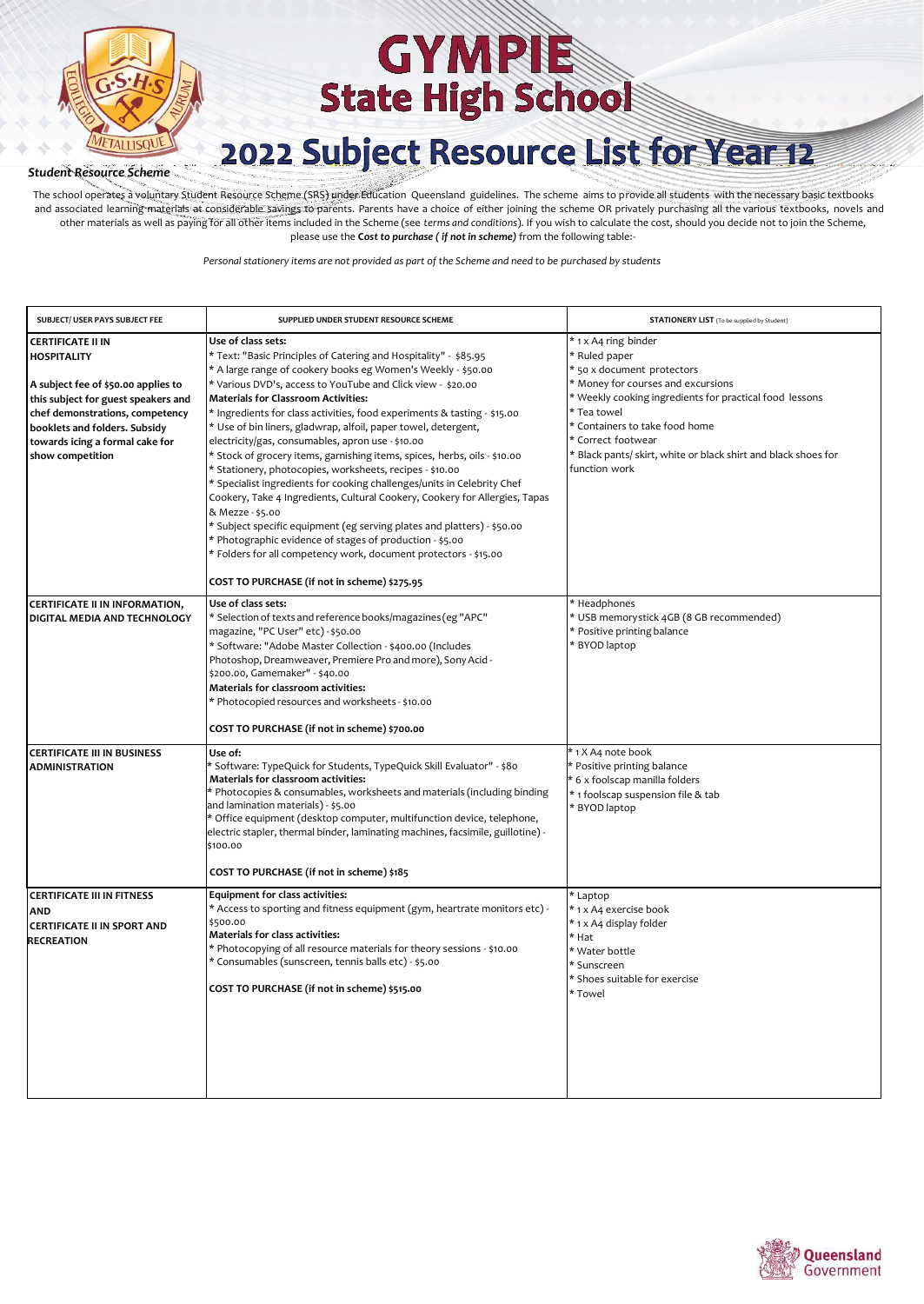

## 2022 Subject Resource List for Year 12

#### *Student Resource Scheme*

The school operates a voluntary Student Resource Scheme (SRS) under Education Queensland guidelines. The scheme aims to provide all students with the necessary basic textbooks and associated learning materials at considerable savings to parents. Parents have a choice of either joining the scheme OR privately purchasing all the various textbooks, novels and other materials as well as paying for all other items included in the Scheme (see *terms and conditions*). If you wish to calculate the cost, should you decide not to join the Scheme, please use the **C***ost to purchase ( if not in scheme)* from the following table:-

| SUBJECT/ USER PAYS SUBJECT FEE                                                                                                                                      | SUPPLIED UNDER STUDENT RESOURCE SCHEME                                                                                                                                                                                                                                                                                                                                                                                                                                                                                 | <b>STATIONERY LIST</b> (To be supplied by Student)                                                                                                    |
|---------------------------------------------------------------------------------------------------------------------------------------------------------------------|------------------------------------------------------------------------------------------------------------------------------------------------------------------------------------------------------------------------------------------------------------------------------------------------------------------------------------------------------------------------------------------------------------------------------------------------------------------------------------------------------------------------|-------------------------------------------------------------------------------------------------------------------------------------------------------|
| <b>CERTIFICATE IV IN DIGITAL &amp;</b><br><b>INTERACTIVE GAMES</b><br>A subject fee of \$40.00 applies to<br>this subject for course specific<br>software licensing | Use of class sets:<br>* Selection of texts and reference books/magazines (eg<br>"APC" magazine, "PC User" etc) - \$50.00<br>* Software: "Adobe Master Collection - \$400.00 (Includes<br>Photoshop, Dreamweaver, Premiere Pro and more), Sony Acid<br>\$200.00, Gamemaker" - \$40.00<br>* DVD Effects Package - \$145.00<br>* Microphone - \$15.00<br>* Digital Camera - \$200.00<br>* Webcam - \$60.00<br>Materials for classroom activities:<br>* Photocopied resources and worksheets - \$10.00                     | * Headphones<br>* External USB hard drive 250 GB minimum (\$80)<br>* Positive printing balance<br>* BYOD laptop - high spec model                     |
| <b>CHEMISTRY</b><br>A subject fee of \$20.00 applies to<br>this subject for Extended<br><b>Experimental Investigation</b><br>Program materials                      | COST TO PURCHASE (if not in scheme) \$1120.00<br>Use of class sets:<br>* Text: "Study on Chemistry" - \$58.99<br>Materials for classroom activities:<br>* Laboratory materials and consumables (eg chemicals, glassware etc)<br>\$20.00<br>* Photocopying - \$5.00                                                                                                                                                                                                                                                     | * 1 x A4 binder and ruled paper<br>* A4 Display folder<br>* Correct footwear<br>* 1 x 64 page A5 lined notebook<br>* Highlighter<br>* Ruler           |
| <b>DRAMA/ DRAMA IN PRACTICE</b>                                                                                                                                     | COST TO PURCHASE (if not in scheme) \$83.99<br>Use of class sets:<br>* Text: "Various play texts" - \$18.00 each<br>* DVD: "The Making of a Play" - \$65.00<br>* School produced booklets - \$5.00<br>* Software: "Final Draft" - \$200.00<br>Materials for classroom activities:<br>* Photocopying (tasks, scripts, teacher produced handouts), DVD<br>equipment, costumes and props, paints, brushes, stage equipment,<br>CD's, butcher's paper - \$200.00<br>COST TO PURCHASE (if not in scheme) \$488.00           | * 1 x 96 page A4 binder book<br>* Some costume and props, readily accessible in most<br>households<br>* Black leggings/trackpants and a black t-shirt |
| <b>EARLY CHILDHOOD STUDIES</b><br>A subject fee of \$15.00 for materials<br>to develop play based learning<br>activities                                            | Use of class sets:<br>* Children's Reading books - \$50.00<br>Materials for classroom activities:<br>* Photocopies and consumables, handouts, workbooks, -\$20.00<br>* Stationery to produce learning activities - \$30.00<br>* Access to a range of early childhood educational material - \$50.00<br>* Costs involved in hosting visits from families/carers - \$30.00<br>* Photographic evidence/photos to develop - \$10.00<br>* Textile and Craft items - \$10.00<br>COST TO PURCHASE (if not in scheme) \$250.00 | * 2 x A4 exercise book, 128p<br>* 1 x A4 ring binder<br>* ruled paper<br>* 1 box A4 plastic sleeves<br>* Clear Folder                                 |
| <b>ENGINEERING TECHNOLOGY</b><br>A subject fee of \$75.00 per semester<br>applies to this subject for specialised<br>materials used<br>in this course               | Use of class sets:<br>* Text: "Engineering Fundamentals" - \$55.00<br>Software: "Pic Logicator, Mindstorms, Vcarve Pro" - \$150.00<br>Laboratory equipment (eg circuit boards, hardware, kits, lego, safety<br>glasses, soldering irons etc) - \$10.00<br>Materials for classroom activities:<br>Photocopies & consumables - \$15.00<br>COST TO PURCHASE (if not in scheme) \$230.00                                                                                                                                   | * Correct footwear<br>* Computer and internet access at school and at home<br>* USB                                                                   |

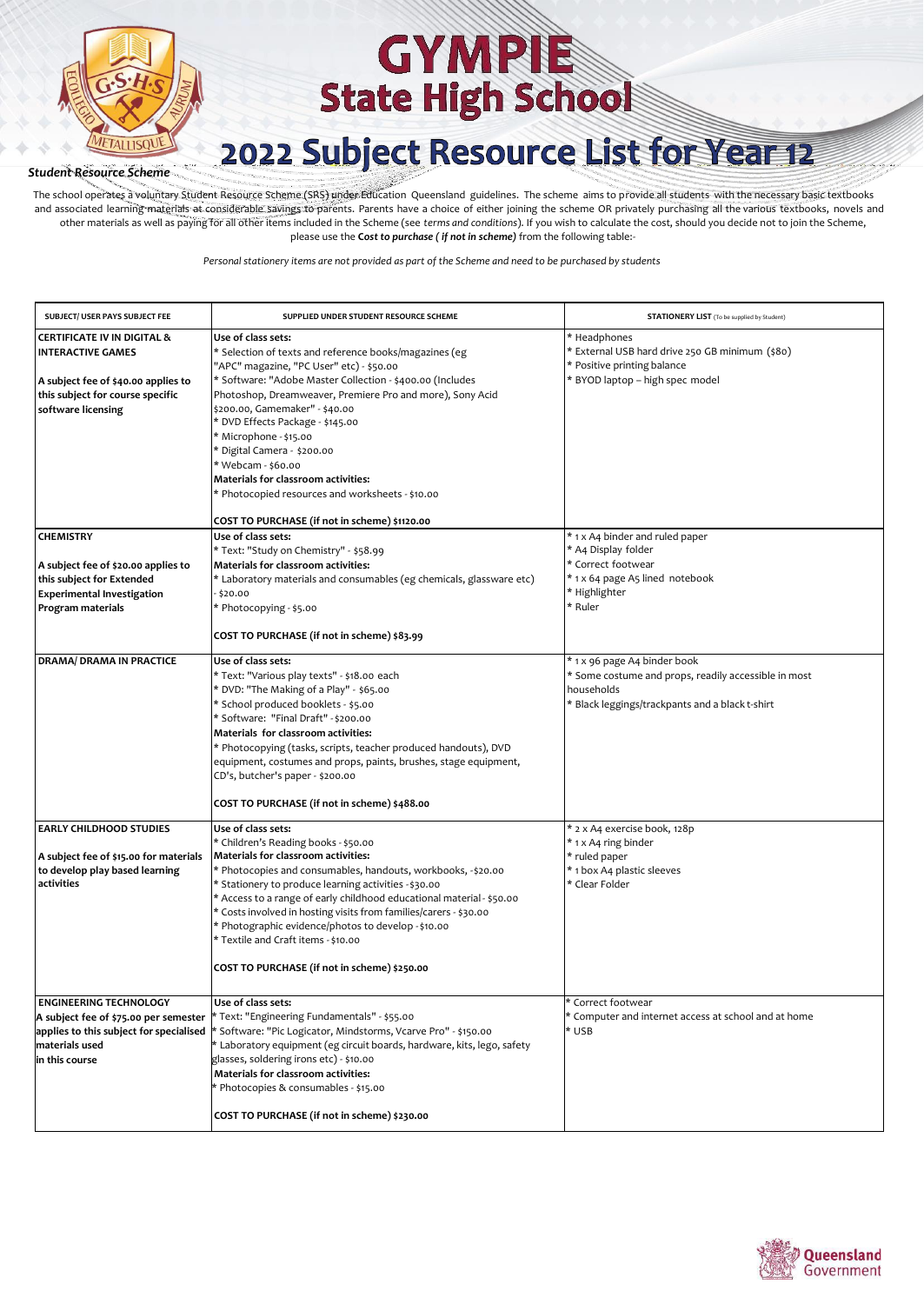

## 2022 Subject Resource List for Year 12

*Student Resource Scheme*

The school operates a voluntary Student Resource Scheme (SRS) under Education Queensland guidelines. The scheme aims to provide all students with the necessary basic textbooks and associated learning materials at considerable savings to parents. Parents have a choice of either joining the scheme OR privately purchasing all the various textbooks, novels and other materials as well as paying for all other items included in the Scheme (see *terms and conditions*). If you wish to calculate the cost, should you decide not to join the Scheme, please use the **C***ost to purchase ( if not in scheme)* from the following table:-

| <b>ENGLISH</b>                      | Use of class sets:                                                      | * 1 x 128 page A4 exercise book (No 5 subject books)             |
|-------------------------------------|-------------------------------------------------------------------------|------------------------------------------------------------------|
|                                     | * Text: "Norton Poetry Anthology" - \$120.00                            |                                                                  |
|                                     | * Text: "Two Centuries of Australia Poetry" - \$35.00                   |                                                                  |
|                                     | * Text: "Lines to Time: Poetry Anthology" - \$65.95                     |                                                                  |
|                                     | * Dictionary - \$26.95                                                  |                                                                  |
|                                     | * Thesaurus -\$24.95                                                    |                                                                  |
|                                     | * Novels x 2 - \$40.00                                                  |                                                                  |
|                                     | * DVDs x 2 - \$42.90                                                    |                                                                  |
|                                     | * Plays - \$30.00                                                       |                                                                  |
|                                     | <b>Materials for Classroom Activities:</b>                              |                                                                  |
|                                     |                                                                         |                                                                  |
|                                     | * Photocopying, consumables & performances - \$15.00                    |                                                                  |
|                                     | COST TO PURCHASE (if not in scheme) \$400.75                            |                                                                  |
| <b>ESSENTIAL ENGLISH</b>            | Use of class sets:                                                      | * 1 x 128 page A4 exercise book (No 5 subject books)             |
|                                     |                                                                         |                                                                  |
|                                     | * Text: MacMillan "Essential English QCE Units 1&2" - \$34.95           |                                                                  |
|                                     | * Text: Nelson "Essential English for New QCE Units 1-4" - \$39.95      |                                                                  |
|                                     | * Dictionary - \$26.95                                                  |                                                                  |
|                                     | * Thesaurus -\$24.95                                                    |                                                                  |
|                                     | * DVDs x 2 - \$42.90                                                    |                                                                  |
|                                     | <b>Materials for Classroom Activities:</b>                              |                                                                  |
|                                     | * Photocopying, consumables & performances - \$15.00                    |                                                                  |
|                                     |                                                                         |                                                                  |
|                                     | COST TO PURCHASE (if not in scheme) \$184.70                            |                                                                  |
|                                     |                                                                         |                                                                  |
| <b>ESSENTIAL</b>                    | Use of class sets:                                                      | * 1 x 64 page A4 exercise book per semester (No 5 subject        |
| <b>MATHEMATICS</b>                  | * Text: Jacaranda "General Mathematics Units 1 & 2" - \$92.00           | books)                                                           |
|                                     | * Protractor, compasses, scissors, set squares - \$25.00                | * Scientific calculator (preferably Sharp EL 351) available from |
|                                     | Materials for classroom activities:                                     | Payment Window (\$20)                                            |
|                                     | * Photocopies, graph paper & consumables - \$25.00                      |                                                                  |
|                                     |                                                                         |                                                                  |
|                                     | COST TO PURCHASE (if not in scheme) \$142.00                            |                                                                  |
|                                     |                                                                         |                                                                  |
| FILM, TELEVISION & NEW              | Use of class sets:                                                      | * USB drive (16GB)                                               |
| <b>MEDIA</b>                        | * Books (eg "Media New Ways & Means", "How Cameras Work" etc)-          | * Headphones                                                     |
|                                     | \$40.00                                                                 | * Positive printing balance                                      |
| A subject fee of \$30.00 applies to | * Software: "Vegas Studio Pro v9.0" - \$250.00, "Avid" - \$500.00, "Vue | * Personal props                                                 |
| this subject for DVD, film and      | 6 Infinite" - \$430.00                                                  |                                                                  |
| processing costs                    | * School produced booklets, F&TV research library specific - \$10.00    |                                                                  |
|                                     | * DVD-R Media - \$10.00                                                 |                                                                  |
|                                     | * Cameras (including HD) - \$100.00                                     |                                                                  |
|                                     | * Editing equipment (eg Adobe Suite) - \$100.00                         |                                                                  |
|                                     | * CD's (eg "Sound Effects" etc) - \$5.00                                |                                                                  |
|                                     | Materials for classroom activities:                                     |                                                                  |
|                                     | * Film studio materials - greenscreen materials, photocopying - \$20.00 |                                                                  |
|                                     | * Magazines, tapes, cardboard etc - \$10.00                             |                                                                  |
|                                     |                                                                         |                                                                  |
|                                     | COST TO PURCHASE (if not in scheme) \$1475.00                           |                                                                  |
|                                     |                                                                         |                                                                  |
| <b>GENERAL MATHEMATICS</b>          | Use of class sets:                                                      | * 1 x 96 page A4 exercise book (No 5 subject books)              |
|                                     | * Text: Jacaranda "General Mathematics Units 1 & 2" - \$92.00           | * A4 display folder                                              |
|                                     | * Protractor, navigation compasses, set squares, clinometer, GPS        | * Scientific calculator (preferably Sharp EL 351) available from |
|                                     | equipment - \$25.00                                                     | Payment Window (\$20)                                            |
|                                     |                                                                         | * 5mm Grid book                                                  |
|                                     | Materials for classroom activities:                                     |                                                                  |
|                                     | * Photocopies & consumables - \$20.00                                   |                                                                  |
|                                     |                                                                         |                                                                  |
|                                     | COST TO PURCHASE (if not in scheme) \$137.00                            |                                                                  |
| <b>GEOGRAPHY</b>                    | Use of class sets:                                                      | * 1 x A4 ring binder (No 5 subject books)                        |
|                                     | * Text: "Jacaranda Senior Geography for Qld Book I" - \$47.99           | * A4 ruled paper                                                 |
|                                     | * Text: "Jacaranda Senior Geography for Qld Book 2" - \$47.99           |                                                                  |
|                                     | * Text: "Jacaranda Atlas" - \$62.95                                     |                                                                  |
|                                     | * Access to Click view - \$300.00                                       |                                                                  |
|                                     | Materials for classroom activities:                                     |                                                                  |
|                                     | * Photocopies and consumables - \$30.00                                 |                                                                  |
|                                     |                                                                         |                                                                  |
|                                     | COST TO PURCHASE (if not in scheme) \$488.93                            |                                                                  |
|                                     |                                                                         |                                                                  |

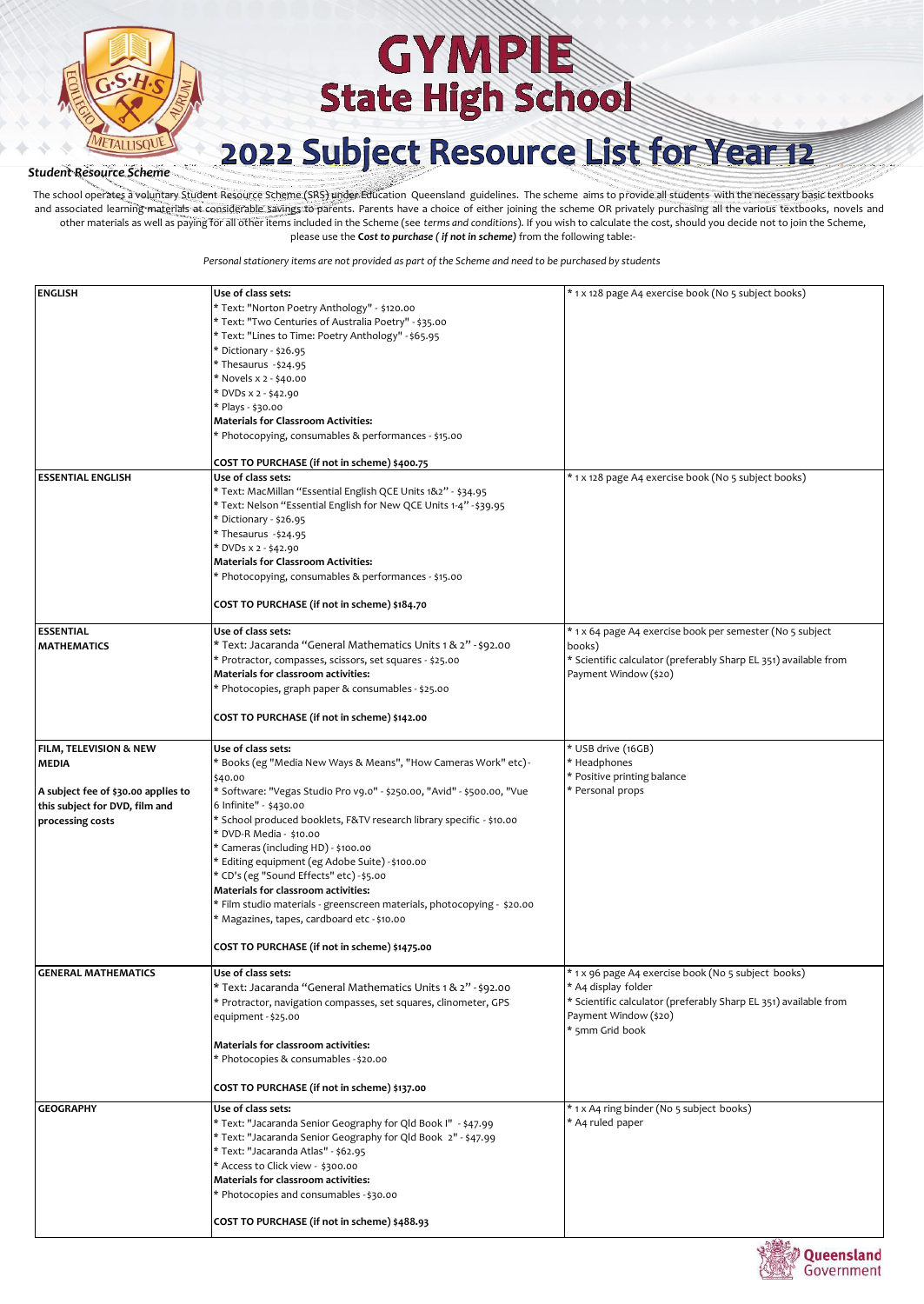

## 2022 Subject Resource List for Year 12

#### *Student Resource Scheme*

The school operates a voluntary Student Resource Scheme (SRS) under Education Queensland guidelines. The scheme aims to provide all students with the necessary basic textbooks and associated learning materials at considerable savings to parents. Parents have a choice of either joining the scheme OR privately purchasing all the various textbooks, novels and other materials as well as paying for all other items included in the Scheme (see *terms and conditions*). If you wish to calculate the cost, should you decide not to join the Scheme, please use the **C***ost to purchase ( if not in scheme)* from the following table:-

| <b>HOSPITALITY PRACTICES</b>           | Use of class sets:                                                                                      | * 1 x A4 ring binder                                            |
|----------------------------------------|---------------------------------------------------------------------------------------------------------|-----------------------------------------------------------------|
|                                        | * Text: "Basic Principles of Catering and Hospitality" - \$85.95                                        | * Ruled paper                                                   |
|                                        | A subject fee of \$15.00 applies to this   * A large range of cookery books eg Women's Weekly - \$50.00 | * 50 x document protectors                                      |
|                                        | subject for consumables required for * Magazines: "Table, Recipes Plus, Good Food"- \$20.00             | * Money for courses and excursions                              |
| specialist purposes                    | * Various DVD's, access to YouTube and Click view - \$20.00                                             | * Weekly cooking ingredients for practical food lessons & trial |
|                                        | <b>Materials for Classroom Activities:</b>                                                              | cookery                                                         |
|                                        | * Ingredients for class activities, trailing recipes, evaluation of                                     | * Tea towel                                                     |
|                                        | products, garnishing items, in class dining -\$10.00                                                    | * Containers to take food home                                  |
|                                        | * Subject specific equipment (eg serving plates and platters) - \$50.00                                 | * Correct footwear                                              |
|                                        | * Use of bin liners, gladwrap, alfoil, paper towel, laundering tea towels                               |                                                                 |
|                                        | etc, detergent, electricity/gas, consumables, apron use - \$10.00                                       |                                                                 |
|                                        | * Stock of grocery items if insufficient brought/breakage - \$5.00                                      |                                                                 |
|                                        | * Garnishing items and accompaniments to present tasks - \$5.00                                         |                                                                 |
|                                        | * Small quantities of spices, herbs, oils etc - \$5.00                                                  |                                                                 |
|                                        | * Stationery and photocopies - \$10.00                                                                  |                                                                 |
|                                        |                                                                                                         |                                                                 |
|                                        | COST TO PURCHASE (if not in scheme) \$270.95                                                            |                                                                 |
| <b>INDUSTRIAL GRAPHICS</b>             | Use of class sets:                                                                                      | * 2 x 2H, 4H, 2B pencils                                        |
|                                        | * Text: "Advanced Technical Graphics" - \$41.75                                                         | * 1 x A3 sketch book                                            |
|                                        | * Text: "Jacaranda Senior Graphics" - \$93.00                                                           | * 1 x sharpener                                                 |
|                                        | * Text: "Visual Communication Design" - \$70.00                                                         | * 1 x eraser                                                    |
|                                        | * School produced booklets - \$2.00                                                                     | * 1 x compass                                                   |
|                                        | Materials for classroom activities:                                                                     |                                                                 |
|                                        | * Worksheets, graphics sheets - \$15.00                                                                 |                                                                 |
|                                        |                                                                                                         |                                                                 |
|                                        | COST TO PURCHASE (if not in scheme) \$221.75                                                            |                                                                 |
| <b>INDUSTRIAL TECHNOLOGY</b>           | Use of class sets:                                                                                      | * 1 x 2H pencil                                                 |
| <b>SKILLS</b>                          | * Text: "Furnishing Workbook" - \$39.95                                                                 | * Correct footwear                                              |
|                                        | * Text: "Engineering Workbook" - \$39.95                                                                | * Protective clothing                                           |
| A subject fee of \$120.00 applies to   | * School produced booklets - \$20.00                                                                    |                                                                 |
| this subject for                       | * Safety glasses & hearing protection - \$14.00                                                         |                                                                 |
| materials/consumables used in          | * On Guard Safety Course - \$25.00                                                                      |                                                                 |
| projects and module booklets           | Materials for classroom activities:                                                                     |                                                                 |
| (timber, nails, glue, steel etc)       | * Materials for projects as described in subject selection handbook                                     |                                                                 |
|                                        | (wood, plastic, steel, graphics sheets)- \$70.00                                                        |                                                                 |
|                                        | COST TO PURCHASE (if not in scheme) \$208.90                                                            |                                                                 |
| <b>INFORMATION &amp; COMMUNICATION</b> | Use of class sets:                                                                                      | * Headphones                                                    |
| <b>TECHNOLOGY</b>                      | * Selection of texts and reference books/magazines (eg "APC"                                            | * USB memorystick 4GB (8 GB recommended)                        |
|                                        |                                                                                                         | * Positive printing balance                                     |
|                                        | magazine, "PC User" etc) - \$50.00                                                                      | * BYOD laptop                                                   |
|                                        | * Software: "Adobe Master Collection - \$400.00 (Includes                                               |                                                                 |
|                                        | Photoshop, Dreamweaver, Premiere Pro and more), Sony Acid-<br>\$200.00, Gamemaker" - \$40.00            |                                                                 |
|                                        | Materials for classroom activities:                                                                     |                                                                 |
|                                        | * Photocopied resources and worksheets - \$10.00                                                        |                                                                 |
|                                        |                                                                                                         |                                                                 |
|                                        | COST TO PURCHASE (if not in scheme) \$700.00                                                            |                                                                 |

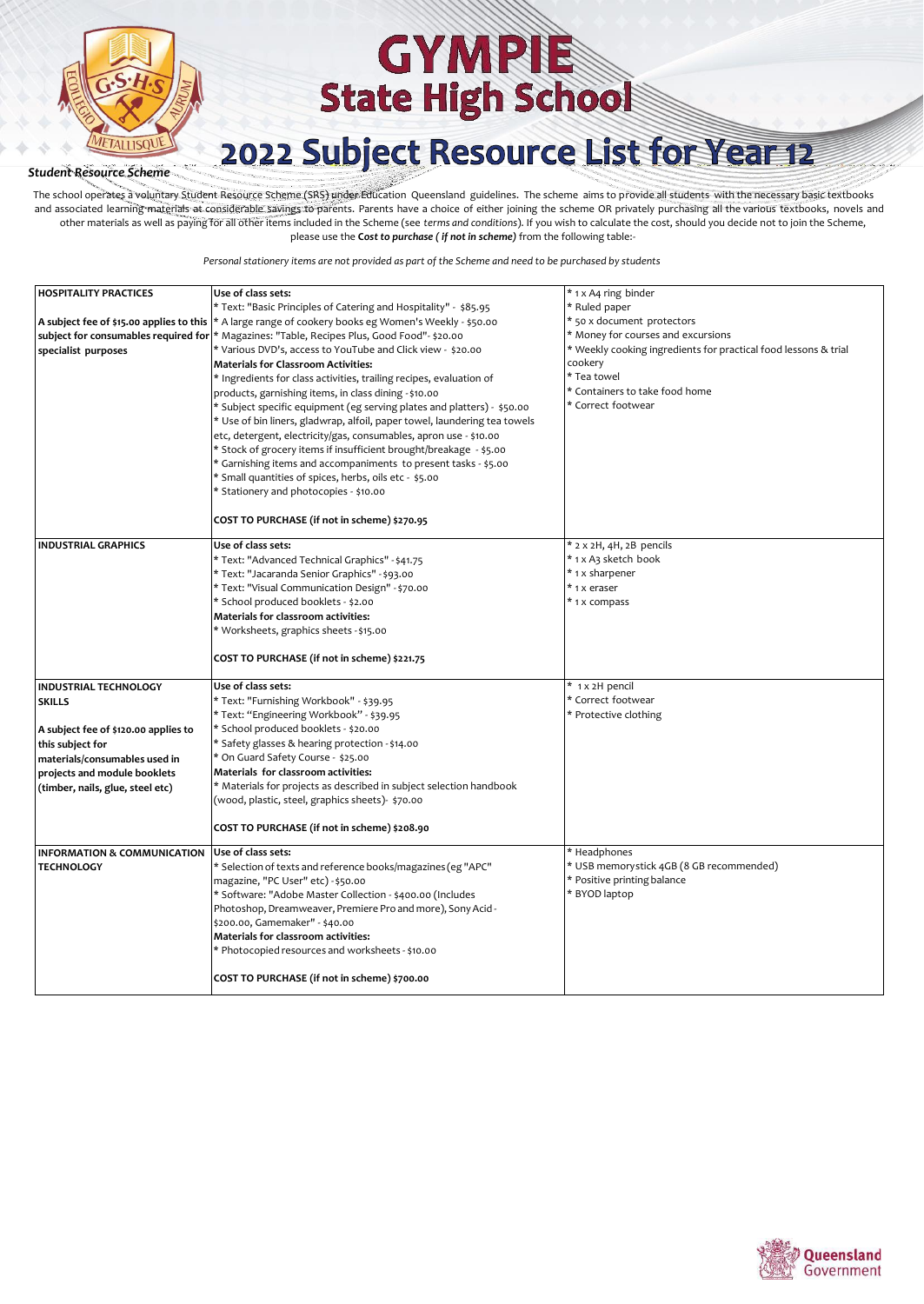

## 2022 Subject Resource List for Year 12

#### *Student Resource Scheme*

The school operates a voluntary Student Resource Scheme (SRS) under Education Queensland guidelines. The scheme aims to provide all students with the necessary basic textbooks and associated learning materials at considerable savings to parents. Parents have a choice of either joining the scheme OR privately purchasing all the various textbooks, novels and other materials as well as paying for all other items included in the Scheme (see *terms and conditions*). If you wish to calculate the cost, should you decide not to join the Scheme, please use the **C***ost to purchase ( if not in scheme)* from the following table:-

| SUBJECT/ USER PAYS SUBJECT FEE                                                                                                                          | SUPPLIED UNDER STUDENT RESOURCE SCHEME                                                                                                                                                                                                                                                                                                                                                                         | <b>STATIONERY LIST</b> (To be supplied by Student)                                                                                                                                                                                                                                                    |
|---------------------------------------------------------------------------------------------------------------------------------------------------------|----------------------------------------------------------------------------------------------------------------------------------------------------------------------------------------------------------------------------------------------------------------------------------------------------------------------------------------------------------------------------------------------------------------|-------------------------------------------------------------------------------------------------------------------------------------------------------------------------------------------------------------------------------------------------------------------------------------------------------|
| <b>INSTRUMENTAL MUSIC</b><br>Instrumental Music Fee \$50.00 (this<br>fee covers photocopying of music                                                   |                                                                                                                                                                                                                                                                                                                                                                                                                | * Own instrument (if not using school instrument)<br>* A4 Display folder<br>* Black dress pants and black shoes for performances                                                                                                                                                                      |
| sheets and copyright fees to play<br>the music) if using own instrument<br>OR<br>Instrumental Music Fee \$90.00 (this<br>fee covers the use of a school |                                                                                                                                                                                                                                                                                                                                                                                                                |                                                                                                                                                                                                                                                                                                       |
| instrument, maintenance of<br>instruments, photocopying<br>of music sheets and copyright fees<br>to play the music)                                     |                                                                                                                                                                                                                                                                                                                                                                                                                |                                                                                                                                                                                                                                                                                                       |
| <b>JAPANESE</b>                                                                                                                                         | Use of class sets:<br>* Text: "Mirai 5 : Coursebook - 2 <sup>nd</sup> Ed" - \$66.95<br>* Text: "Kimono 1" - \$35.00<br>* Webster's Japanese Dictionary - \$9.99<br>* New Land, New Language Resources and Materials - \$200.00<br>* DVDs - \$20.00<br><b>Materials for Classroom Activities:</b><br>* Photocopying & consumables- \$30.00<br>COST TO PURCHASE (if not in scheme) - \$361.94                    | * 1 x 128 page A4 exercise book (No 5 subject books)<br>* 1 x A4 display folder                                                                                                                                                                                                                       |
| <b>LEARNING ENRICHMENT</b><br><b>PROGRAM</b>                                                                                                            |                                                                                                                                                                                                                                                                                                                                                                                                                | * 1 x 96 page exercise book (No 5 subject books)<br>* 1 x A4 display folder                                                                                                                                                                                                                           |
| <b>LEGAL STUDIES</b>                                                                                                                                    | Use of class sets:<br>* Text: "Investigating Legal Studies for Queensland 2ed" - \$89.95<br>* Text: "Legal Studies for Qld Volume 2" - \$77.00<br>* Text: "Legal Studies in Action 1 for Queensland" - \$71.13<br>* Text: "Legal Studies in Action 2 for Queensland" - \$71.13<br>Materials for classroom activities:<br>* Photocopies & consumables - \$30.00<br>COST TO PURCHASE (if not in scheme) \$339.21 | * 1 x A4 ring binder folder (No 5 subject books)<br>* A4 ruled paper                                                                                                                                                                                                                                  |
| LITERATURE                                                                                                                                              | Use of class sets:<br>* Text: "Penguin Anthology of Australian Poets" - \$35.00<br>* Text: "Norton Poetry Anthology" -\$120.00<br>* Novels x 3 - \$90.00<br>* DVD-\$20.00<br>* Play- \$30.00<br>* Dictionary- \$26.95<br>* Thesaurus - \$24.95<br><b>Materials for classroom activities:</b><br>* Photocopying, consumables & performances - \$15.00<br>COST TO PURCHASE (if not in scheme) \$241.90           | * 1 x 128 page A4 exercise book (not a 5 subject book)<br>* A4 paper for assignments                                                                                                                                                                                                                  |
| <b>MATHEMATICAL METHODS</b>                                                                                                                             | Use of class sets:<br>* Text: Jacaranda "General Mathematics Units 1 & 2" - \$92.00<br>* Protractor, navigation compasses, set squares, clinometer, GPS<br>equipment - \$25.00<br>Materials for classroom activities:<br>* Photocopies & consumables - \$20.00<br>* Graphics calculator & technology levy - \$8.00                                                                                             | * 1 x 96 page A4 exercise book (No 5 subject books)<br>* A4 display folder<br>* Scientific calculator (preferably Sharp EL 531) available from<br>Payment Window (\$20)<br>* Coloured pencils<br>* 5mm Grid book<br>* Graphics calculator hire TI Nspire - \$35.00 (with refundable<br>\$100.00 bond) |
|                                                                                                                                                         | COST TO PURCHASE (if not in scheme) \$145.00                                                                                                                                                                                                                                                                                                                                                                   |                                                                                                                                                                                                                                                                                                       |

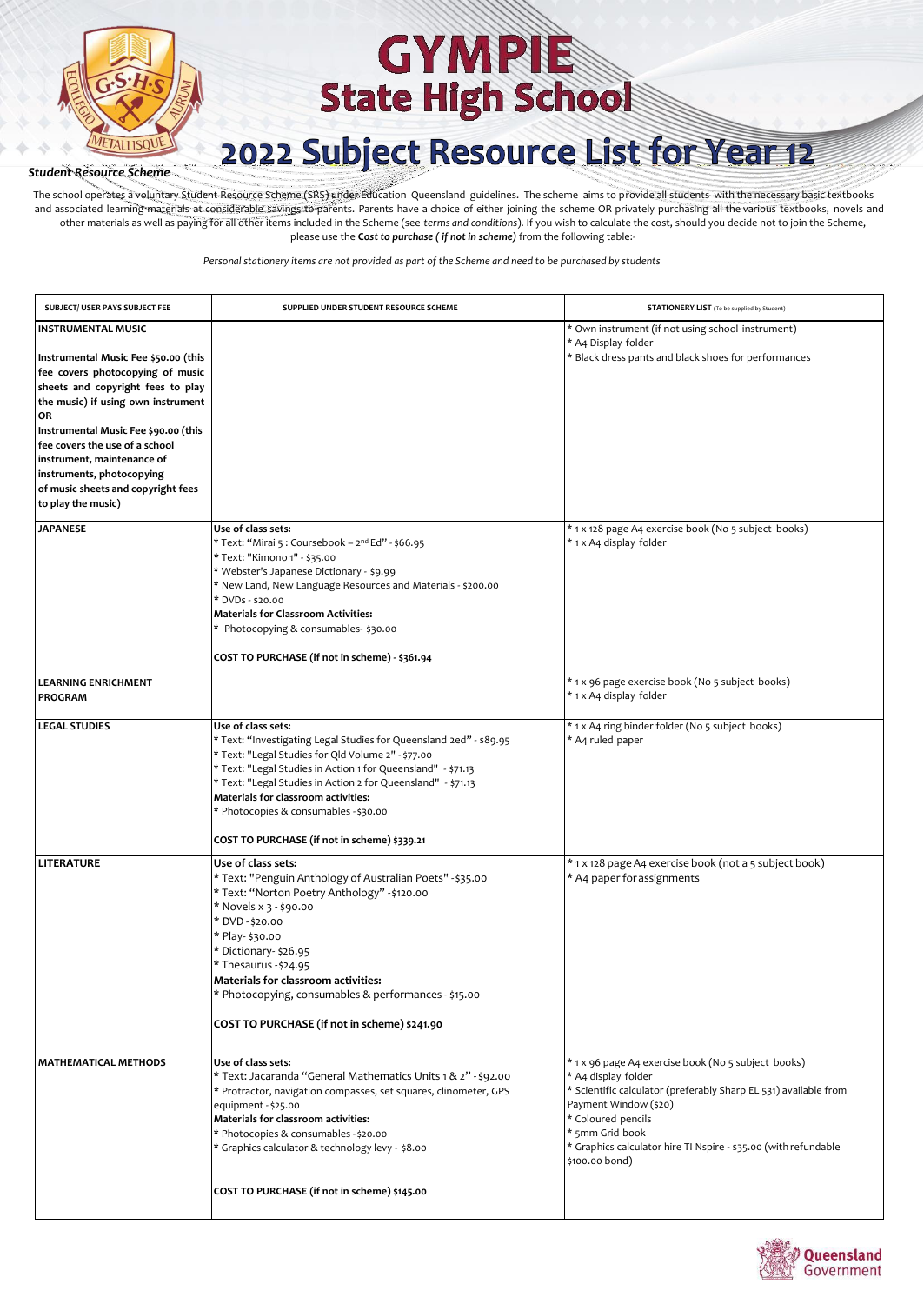

## 2022 Subject Resource List for Year 12

*Student Resource Scheme*

The school operates a voluntary Student Resource Scheme (SRS) under Education Queensland guidelines. The scheme aims to provide all students with the necessary basic textbooks and associated learning materials at considerable savings to parents. Parents have a choice of either joining the scheme OR privately purchasing all the various textbooks, novels and other materials as well as paying for all other items included in the Scheme (see *terms and conditions*). If you wish to calculate the cost, should you decide not to join the Scheme, please use the **C***ost to purchase ( if not in scheme)* from the following table:-

| SUBJECT/ USER PAYS SUBJECT FEE                                                                                                               | SUPPLIED UNDER STUDENT RESOURCE SCHEME                                                                                                                                                                                                                                                                                                                                                                                                                                                                                                                                  | <b>STATIONERY LIST</b> (To be supplied by Student)                                                                                                                                                             |
|----------------------------------------------------------------------------------------------------------------------------------------------|-------------------------------------------------------------------------------------------------------------------------------------------------------------------------------------------------------------------------------------------------------------------------------------------------------------------------------------------------------------------------------------------------------------------------------------------------------------------------------------------------------------------------------------------------------------------------|----------------------------------------------------------------------------------------------------------------------------------------------------------------------------------------------------------------|
| <b>MODERN HISTORY</b>                                                                                                                        | Use of class sets:<br>* Text: "Senior Modern history for Qld Units 1 - 4" - \$79.95<br>* Text: "Inquiry-A Source Based Approach to Modern History" - \$91.99<br>* Journals: eg "History Today" - \$120.00<br>Materials for classroom activities:<br>* Photocopies and consumables - \$30.00<br>COST TO PURCHASE (if not in scheme) \$321.94                                                                                                                                                                                                                             | * 1 x 128 page A4 exercise book (No 5 subject books)<br>* 2 x 48 page A4 exercise book (No 5 subject books)<br>* A4 ruled paper<br>* A4 document protectors                                                    |
| <b>MUSIC</b>                                                                                                                                 | Use of class sets:<br>* Text: "Concepts in Music" - \$75.00<br>* Text: "In Tune with Music" - \$65.95<br>* Access to acoustic guitars, electric guitars, amplifiers, drum kits, PA<br>systems, keyboards, adaptor/headphones, launchpad, various music<br>software programs - \$3000.00<br>Materials for classroom activities:<br>* Photocopying - \$5.00<br>* Consumables (guitar strings, drumsticks etc) - \$20.00<br>COST TO PURCHASE (if not in scheme) \$3165.95                                                                                                  | * 1 x 96 page music exercise book (with manuscript)<br>* Instrument where applicable<br>* 2B pencils<br>* Rubber<br>* Sharpener<br>* Ruler                                                                     |
| <b>MUSIC EXTENSION</b>                                                                                                                       | Use of class sets:<br>* Text: "In Tune with Music" - \$65.95<br>* Access to acoustic guitars, electric guitars, amplifiers, drum kits, PA<br>systems, keyboards, adaptor/headphones, CD player, CD's, various music<br>software programs - \$3000.00<br>Materials for classroom activities:<br>* Photocopying - \$5.00<br>* Consumables (guitar strings, drumsticks etc) - \$20.00<br>COST TO PURCHASE (if not in scheme) \$3090.95                                                                                                                                     | * 1 x 96 page music exercise book (with manuscript)<br>* Instrument where applicable<br>* Rubber<br>* Sharpener<br>* Ruler                                                                                     |
| <b>MUSIC IN PRACTICE</b>                                                                                                                     | Use of class sets:<br>* Text: "Rock Schools series" - \$30.00<br>* Access to acoustic guitars, electric guitars, amplifiers, drum kits, PA<br>systems, keyboards, adaptor/headphones, launchpad, various music<br>software programs - \$3000.00<br>Materials for classroom activities:<br>* Photocopying - \$5.00<br>* Consumables (guitar strings, drumsticks etc) - \$20.00<br>COST TO PURCHASE (if not in scheme) \$3055.00                                                                                                                                          | * 1 x 96 page music exercise book (with manuscript)<br>* Instrument where applicable<br>* 2B pencils                                                                                                           |
| PHYSICAL EDUCATION<br>A subject fee of \$15.00 applies to<br>this subject to cover<br>Personal Development Program<br>Speakers and Material  | Use of class sets:<br>* Text: "MacMillan Qld Senior Physical Education" - \$79.99<br>* School produced booklets and associated texts - \$20.00<br><b>Equipment for class activities:</b><br>* Access to sporting equipment (Discus, Javelin, Touch<br>Football/Futsal, Tennis Racquet, Cricket, Badminton, Softball,<br>Volleyball etc) - \$400.00<br>Materials for class activities:<br>* Photocopying of all resource materials for theory sessions - \$10.00<br>* Consumables (sunscreen, tennis balls etc) - \$5.00<br>COST TO PURCHASE (if not in scheme) \$514.99 | * 1 x A4 ring binder<br>* Ruled paper<br>* Document protectors<br>* Laptop<br>* Hat<br>* Water bottle<br>* Sunscreen<br>* Shoes suitable for exercise                                                          |
| <b>PHYSICS</b><br>A subject fee of \$20.00 applies to<br>this subject for Extended<br><b>Experimental Investigation</b><br>Program materials | Use of class sets:<br>* Text: "New Century Senior Physics" - \$69.95<br>Materials for classroom activities:<br>* Laboratory materials and consumables (eg electronic components,<br>glassware etc) - \$20.00<br>* Photocopying -\$5.00<br>COST TO PURCHASE (if not in scheme) \$94.95                                                                                                                                                                                                                                                                                   | * 1 x A4 binder<br>* A4 Display folder<br>* Ruled paper<br>* Plastic sleeves<br>* 1 x 64 page A5 lined notebook<br>* 1 x 196 page A4 lined notebook<br>* Calculator (scientific or graphics)<br>* Highlighters |